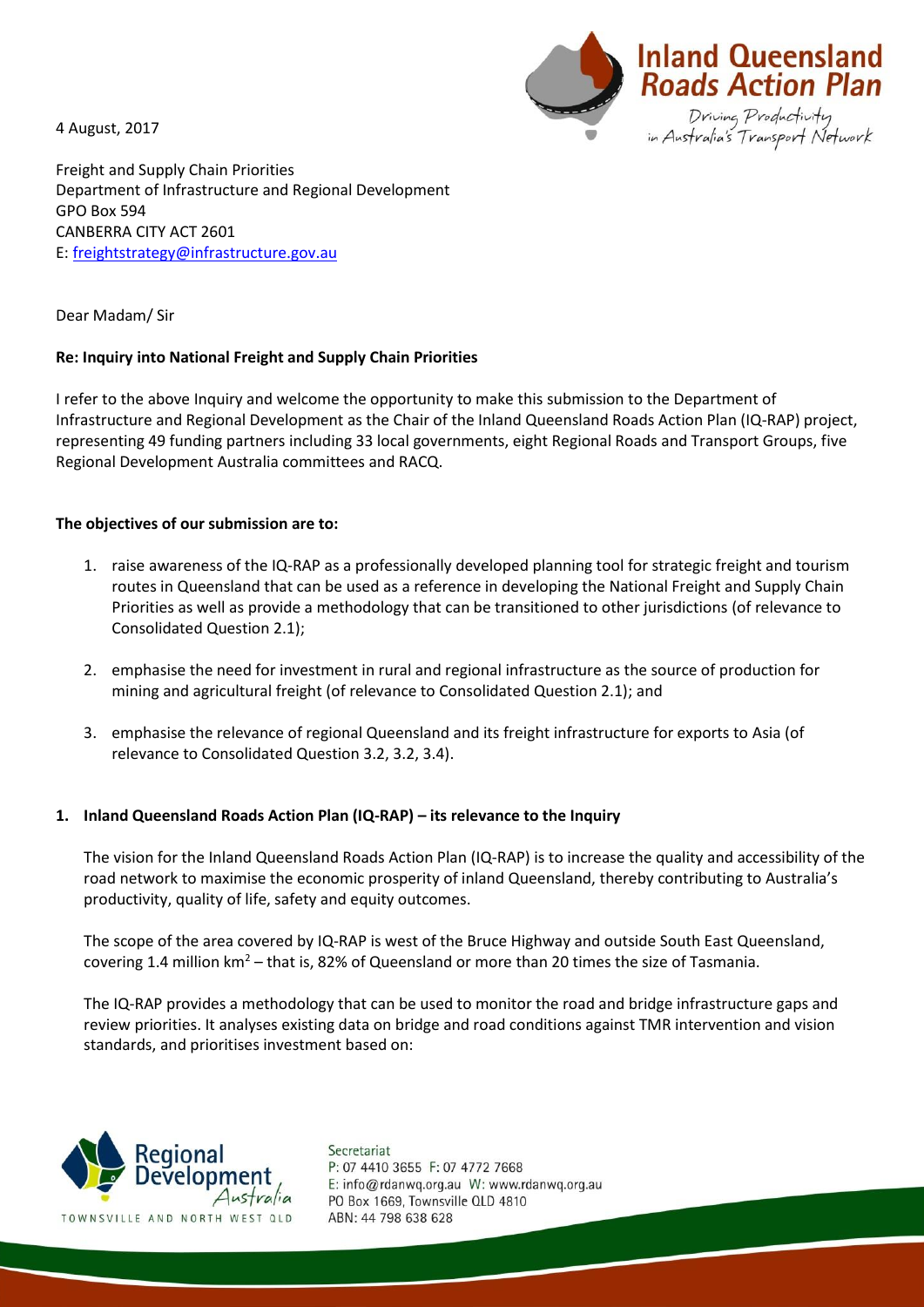- Economic value Supports economic activity across all industries, and is able to carry heavy freight efficiently in most weather conditions with enhanced safety levels for all users;
- Strategic intent Provides stimulus to future economic development;
- Safety Carries traffic safely;
- Access Ensures roads within the network are of a consistent and adequate quality with predictable travel conditions; and
- Social value Connects communities for education, health, employment, business and recreation.

Multi Criteria Analysis (MCA) based on the above criteria ensured a robust and objective prioritisation process with resulting recommendations for works in three categories: MCA rating 1 – highest priority for delivery in 0-5 years, MCA rating 2 – priority for delivery in 6-10 years, MCA rating 3 – priority for delivery in 11-15+ years.

**The MCA has identified that over 3,000 kilometres of road and more than 300 bridges require upgrades to meet 'fit for purpose' standards.** An average investment of \$277 million per annum, approximately 0.2% of Queensland's Gross State Product generated outside Brisbane, would address each of these priorities and deliver the desired outcomes including productivity improvements for all industries and business users of the road network e.g. mining, agriculture and logistics; safer roads with fewer accidents, fatalities and injuries; and more resilient connectivity of communities for delivery of services and goods and access in times of severe weather events and emergencies.

The methodology in the IQ-RAP could be applied to other regions. **IQ-RAP also reflects recommendations in the Australian Infrastructure Plan including recommendation 4.1.<sup>1</sup>** *"State and territory governments should deliver long-term regional infrastructure plans. These plans should: identify gaps in infrastructure networks and identify priorities to support productive regional industries; be developed with involvement from all levels of government to help coordinate investments and remove duplication; provide transparency for the private sector to allow for government funding to be leveraged and private investment to be maximised; and assess the potential for regions to ease pressure on our largest cities."*

The IQ-RAP project also recognises the importance of rail and other inter-modal connectivity, however 100% of businesses rely on the road network either partially or fully in regard to their inputs to production or movement of products to markets. In much of regional Queensland, producers rely 100% on the road network. While increased use of rail is desirable, the future growth of freight movements will only be partially met by rail.

More detailed documentation is available at the following links. These documents will also be mailed.

### **Overview of IQ-RAP - June 2017**

**.** 

<http://rdanwq.org.au/files/queensland-roads/IQ-RAP%20OVERVIEW%20June%202017.PDF>

**Inland Queensland Roads Action Plan (IQ-RAP) - March 2016** <http://rdanwq.org.au/files/queensland-roads/IQ-RAP%20Plan%20Web%20version%20170207.PDF>

**Other background information including letters of support from industry peak bodies** [www.rdanwq.org.au/iq-rap](http://www.rdanwq.org.au/iq-rap)

<sup>1</sup> Australian Infrastructure Plan; Infrastructure Australia; February 2016; http://infrastructureaustralia.gov.au/policy-publications/publications/Australian-Infrastructure-Plan.aspx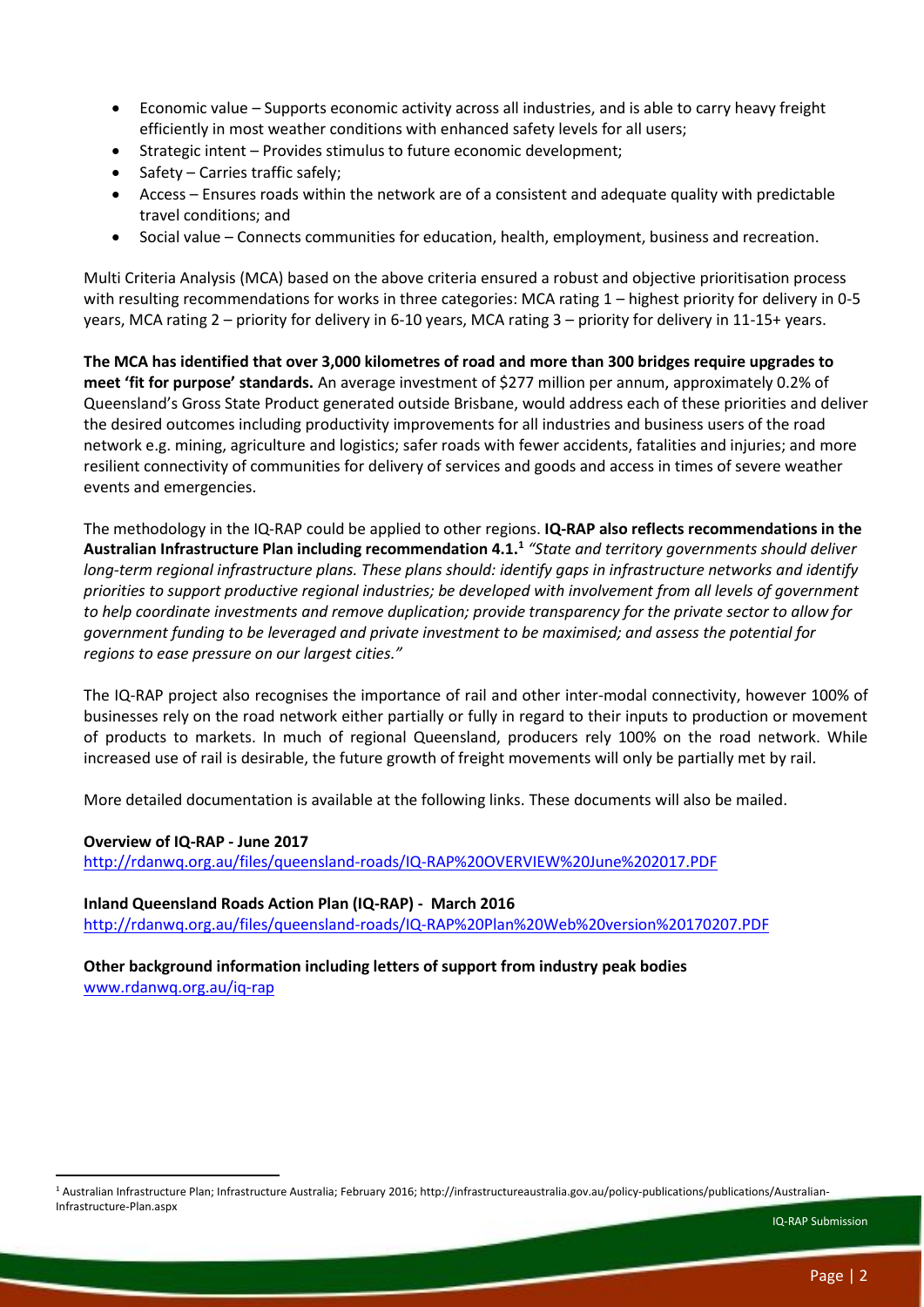## **2. The need for investment in rural and regional infrastructure as the source of production for mining and agricultural freight**

Queensland's industry and business base is broadly distributed. 52%, that is, \$140 billion of Queensland's Gross State Product (GSP) is generated outside Brisbane.

#### **Mining and Energy**

The total economic impact of the minerals and energy sector in Queensland, taking into account direct and indirect impacts, in 2014/15 was \$64.8 billion, contributing 21.9% of GSP and employing 365,866 people accounting for 15.7% of the Queensland's employment. Approximately 40% of this industry activity is based outside South East Queensland. In regions like North West Queensland, the mining sector accounts for 56.2% of direct and indirect regional employment.

Major production areas and supply chains *within the scope of the IQ-RAP* include, but are not limited to:

**Fitzroy Region, Bowen & Galilee Basins** – coalfields in Central Queensland. Coal exports are generally transported from the mining operations via rail where they are then exported via the ports of Hay, Point, Abbot Point and Gladstone. Mining inputs arrive via the ports of Gladstone, Mackay and Townsville (and further afield) where they are generally transported via road to mine site. Key east-west road transport routes include the Peak Downs Highway, Flinders Highway and Capricorn Highway. In 2015-16, mines within the Fitzroy region contributed \$5.8 billion to Gross Regional Product.

**North West Minerals Province** (NWMP) – The North West Minerals Province is one of the world's most significant base and precious metals producers with 11 operating mines, two under development and a further 14 projects under development. Mount Isa is the hub of the mining activity and resources are transported, predominantly by rail but also by road, to the Port of Townsville for exports to international markets. Prior to the closure of Century Zinc, Karumba was also an important port for exports of zinc. Mine inputs also rely on the Port of Townsville and the national, state and regional roads such as the Flinders and Barkly Highways and several Developmental Roads. In 2015-16, mines within the NWMP contributed \$1.7 billion to Gross Regional Product.

**Far North Queensland - Mareeba and Tablelands Shires –** this area produces gold, copper and tungsten amongst other minerals. In 2015-16, mines within the region contributed \$371 million to Gross Regional Product in Mareeba and \$38 million to the Tablelands economy.

**South West Queensland - Eromanga and Ballera** - This area produces oil and gas. Access roads in the region include the Cooper and Bulloo Developmental Roads. In 2015-16, mines within the South West Queensland region contributed \$386 million to Gross Regional Product.

**North Queensland - Charters Towers** – Gold was discovered in the region in the late 19<sup>th</sup> century and continues to be mined to this day. Access to the Flinders Highway and Port of Townsville are critical. In 2015-16, mines within the Charters Towers local government area contributed \$56 million to Gross Regional Product.

**Central Queensland - Maranoa, Surat Basin** – this area produces coal seam methane gas and coal. Roma, Maranoa is located on the junction of the Warrego and Carnarvon Highways. Connectivity north-east to the Gladstone Port is critical for exports.

**Diamantina Minerals Province** - Geologists have unearthed evidence that suggests Queensland may be sitting on a treasure trove of rare minerals that underpin 21st century technologies and laying undiscovered in the remote North West of the state. The discovery, loosely being referred to as the Diamantina Minerals Province, covers an area from the copper, gold and platinum-rich Fifield in central New South Wales, through Queensland's north west country and up to the Merlin diamond mine in the Northern Territory, where one of Australia's largest diamonds was discovered. There is potential for this to become a major new production area for high value commodities, and downstream processing and exports. As most of the province is classified as very remote, with low investment

IQ-RAP Submission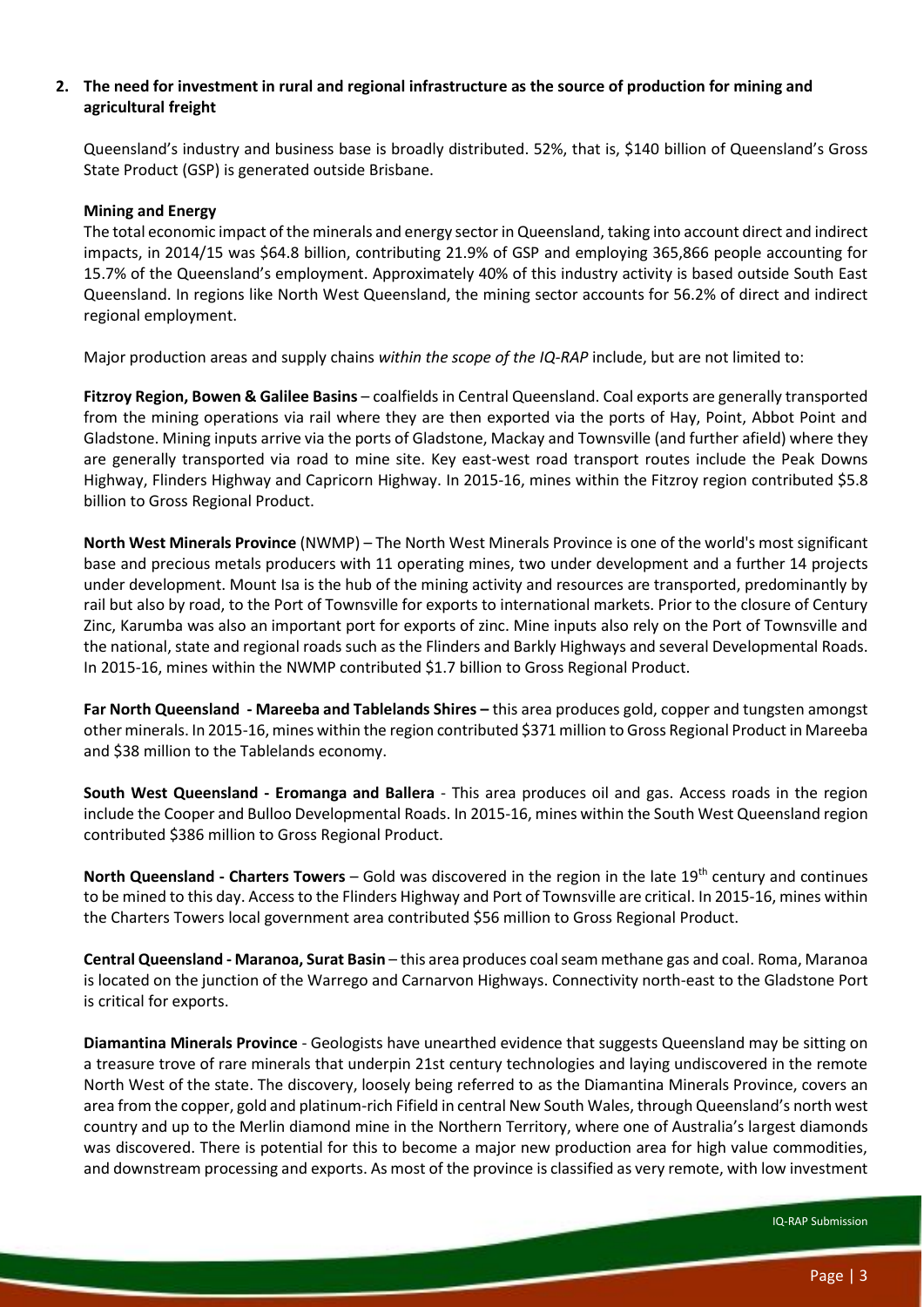into economic infrastructure to date, there will need to be investment into road access to open up mines and transport product.

## **Agriculture**

The agricultural industry contributes \$13.7 billion and 5% of GSP and employs 323,800 people accounting for 14% of Queensland's employment. Approximately 88% of these jobs are regionally-based. Significant new agricultural expansion is already planned in much of Queensland based on water resources associated with the major catchments.

According to Transport Network Strategic Investment Tool developed by CSIRO, the total cost of cattle transport across Australia is about \$490 million if return trips of empty trailers are considered. In addition to intra-state transport, there is also much inter-state transport occurring with flows between New South Wales and Queensland and from the Northern Territory to Queensland feedlots and abattoirs. Modelling in Queensland has demonstrated that savings of up to \$7.83 per head of cattle can be made with small investments in road infrastructure. Aggregate savings were calculated as up to \$739,000 per annum.

# *This work by CSIRO has demonstrated that small investments can make a significant difference to productivity. We highly recommend that smaller projects that can make such a difference to productivity as well as achieve other government objectives such as creating local jobs do not get overlooked.*

According to Meat and Livestock Australia, in 2014/15 there were 27.4 million head of cattle in Australia, **11.3 million or 41.2% of which were in Queensland. 41 Queensland roads were assessed under the Northern Australia Beef Roads Programme, and 26 were funded. The data is available to inform a future round of this programme to capture productivity improvements in this industry worth \$14.3 billion per annum nationwide.**

### **Advantages of inland routes**

**.** 

For domestic freight movements, inland routes primarily pass through smaller population centres traditionally welcoming of road transport and benefit significantly from transport-related industries. The vast majority of inland roads are designated road train routes which allow for higher freight productivity and fewer heavy/light vehicle interactions. Efficient and effective inland routes reduce congestion on the populous coastal strip served by the Bruce Highway where coastal terrain, major rivers and more extreme climatic events require significantly higher levels of road infrastructure funding to achieve similar levels of operational efficiency. A trip from Cairns to Melbourne using an inland route saves 600 km and associated fuel, maintenance and labour costs.

Advance Cairns CEO Kevin Byrne notes the investments to seal the Hann Highway "will take 14 hours off the journey between Cairns and Melbourne opening up all sorts of economic opportunities for primary industry and tourism along the way….this is strategic infrastructure at its very best".

As a pastoralist in the cattle industry I note from personal experience that before the sealing of 77 km of the Boulia-Winton road back in early 1990's, live animals would lose 10% of their gross body weight during transport; after the road was sealed they only lost 4-5% gross body weight. In addition to this, in the tourism season a trip along the four metre single lane bitumen Boulia-Winton road averages 1 to 1.5 hours longer in duration, making a 4-5 hour trip 5-6.5 hours long with the associated impacts on costs and animal welfare. In regard to live exports and transport costs, Boulia producers deliver to a Mount Isa or Cloncurry depot at a cost of around \$20 per head; delivery to a processor on the East coast costs anywhere from \$100 - \$150 per head. The quality of transport infrastructure and industries' costs and competitiveness are inextricably linked.

The Queensland Transport and Logistics Council<sup>2</sup> reports in regard to the establishment of a Queensland Inland Highway: *"Further analysis of the economic benefits of an established QIH indicates that the potential productivity benefits (travel time and vehicle operating cost savings) in shifting heavy vehicle traffic to an inland highway would be approximately \$642 million over 30 years. Adding safety and environmental benefits, the total benefits over the 30 year period would be \$689 million.*

IQ-RAP Submission

<sup>&</sup>lt;sup>2</sup> A Focus on Freight on Queensland's Inland highway; Queensland Transport and Logistics Council; January 2015; [http://www.qtlc.com.au/wp](http://www.qtlc.com.au/wp-content/uploads/2012/07/QTLC_FocusOnFreight_QldInlandHwy_web.pdf)[content/uploads/2012/07/QTLC\\_FocusOnFreight\\_QldInlandHwy\\_web.pdf](http://www.qtlc.com.au/wp-content/uploads/2012/07/QTLC_FocusOnFreight_QldInlandHwy_web.pdf)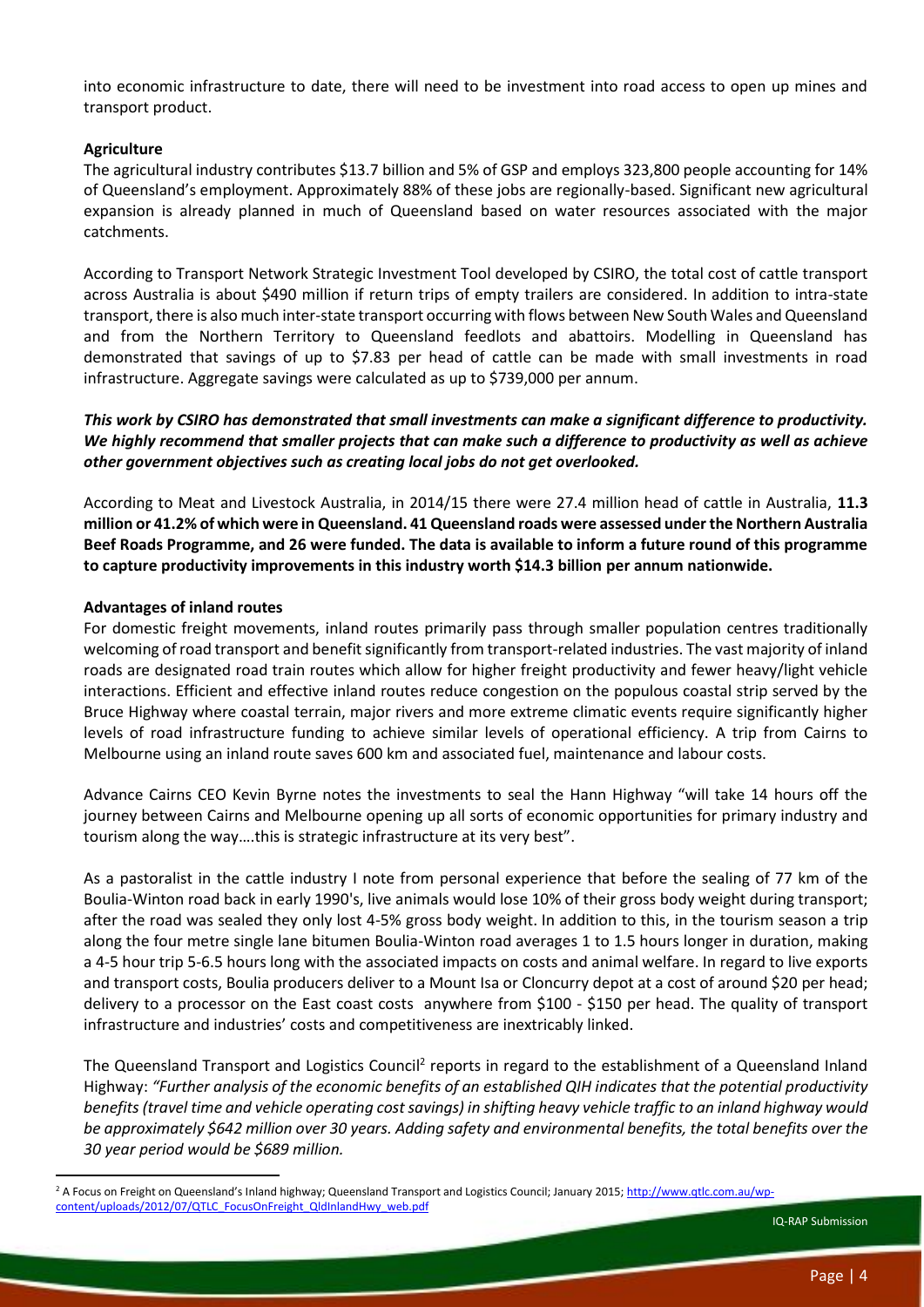*During a flood event in central/north Queensland, a larger proportion of coastal traffic might be expected to use the inland route than would normally be the case. Based on the traffic figures used in this report, and making assumptions regarding the expected destination of these vehicles, the delay cost for a seven-day flood event where the Bruce Highway is closed entirely would be \$9.5 million. Were this event to occur annually, the benefit of diverting vehicles inland would be around \$196 million."*

Inland routes also offer the opportunity to trial new technologies away from highly populated centres. Autonomous and semi-autonomous vehicles, and especially platoons, could be trialled on key supply chains that are relying on road networks to connect with rail or ports.

## **3. Regional Queensland freight infrastructure is critical for the growth of exports, particularly to Asia**

*Queensland has more than 15 ports, 7 of which are vitally linked to the Inland Queensland Road network.* Queensland exports \$49.5 billion of goods overseas each year. The major exports include; food and live animals worth \$7.6 billion, mineral fuels \$19.84 billion and non-ferrous metals \$4.25 billion. *A number of export industries have shown considerable growth in value over the past decade - agricultural exports have grown by 104% from 2004/5 to 2014/15 and coal and metal ore exports have increased by 93%.*

The fastest shipping route from Australia to Shanghai is from Townsville. Similarly other ports in Queensland are well placed to provide fast, efficient transport routes to the strongly growing export markets of China and India while servicing historically important markets like Japan and ports within South East Asia and the Pacific.

As per the above recommendation in the Australian Infrastructure Plan, there is a window of opportunity to address infrastructure needs in regional Queensland to enable the pressure to be taken off southern ports which are experiencing significant congestion and urban development.

Road connectivity to airports to access air freight operations is also increasingly important. With production of high value fresh produce, and potentially rare earth metals in the future, direct links from Queensland airports to markets, particularly in Asia, will be vital to capturing new markets and obtaining premium pricing.

The IQ-RAP Working Group is currently considering the updating of the plan to include reference to roads that have been upgraded or funded since data was collected in mid-2015. Should this occur we will forward the updated IQ-RAP 2 to the Department of Infrastructure and Regional Development.

I would be delighted to respond to any further questions you may have. I recommend contact through the IQ-RAP Secretariat which is managed by Ms Glenys Schuntner, CEO at Regional Development Australia Townsville and North West Queensland - on 07 4410 3655 or [ceo@rdanwq.org.au.](mailto:ceo@rdanwq.org.au)

Yours sincerely

E.C. Bretto

Cr Eric (Rick) Britton **Chair** IQ-RAP Working Group

The following documents will accompany this letter in the mail:

- Inland Queensland Roads Action Plan (IQ-RAP)
- Overview of IQ-RAP
- Letters of Support Queensland Farmers' Federation; Queensland Resource Council
- Maps of Queensland's Resource Industries and mineral, coal and petroleum operations and resources